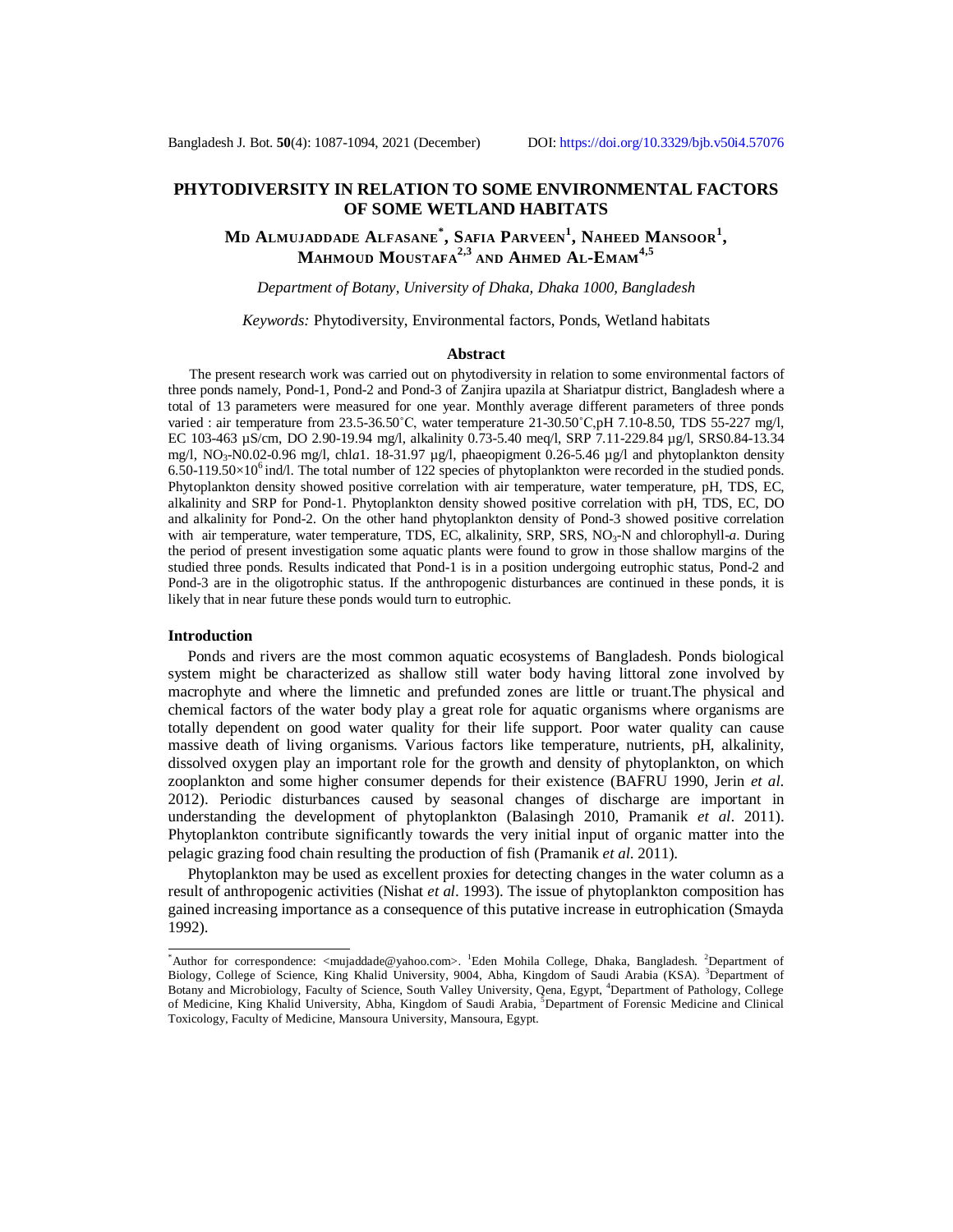During recent year great concern for inland freshwater resources has been increased because they are affected in different ways by all kinds of anthropogenic activities (Nishat *et al*. 1993). In Bangladesh, both in village and urban areas and on the whole water bodies are reported to cover about 1.13% of the total area of Bangladesh with a great potentiality of biological productivity (Khondker 1995). The total pond area of Bangladesh is about 1,46,890 hectare (Khondker 1995). Therefore the hydrobiological investigations on water bodies are needed for Asian countries.

 There are some reports on hydrobiological investigations in various ponds (Khondker 1995, Alfasane *et al*. 2002, 2003). In Bangladesh so far 100 hydrobiological investigations were completed on ponds biological system (FAP-17, 1993).

In Bangladesh so far no research on phytodiversity in relation to some environmental factors of three ponds of Zanjiraupazila at Shariatpur district, Bangladesh were carried out. Thus the present study aimed to investigate phytodiversity in relation to some environmental factors of three ponds, popularly known as Dilu Mridha's pond, Faraz Ali Pathan's pond and Nazrul Akand's pond of Zanjira upazila at Shariatpur district, Bangladesh.

### **Materials and Methods**

The present research work was carried out on phytodiversity in relation to some environmental factors of three ponds namely, Pond-1 (P-1), Pond-2 (P-2) and Pond-3 (P-3) of Monai Chhaiyalerkandi village, Zanjira upazila at Shariatpur district, about 42 km south of Dhaka, the capital of Bangladesh where a total of 13 parameters were measured for one year study. There are one or several ponds in front or back side of every house in this village. These ponds which were dug out manually for the domestic purpose play important role in everyday life of the inhabitants living around them. Status of the selected three old ponds are: P-1 (23° 35' 1418"N, 90°31'2504"E) , P-2 (23° 35' 1342"N, 90°31'3146"E) and P-3 (25° 05' 1360"N, 90°38'823"E). During the present research a total of 36 samples were collected between 7.30 and 9.30 am. After collection, all samples were preserved in an insulated Ice box using cool packs and were brought to the National Professor AKM Nurul Islam laboratory (Phycology, Limnology and Hydrobiology), University of Dhaka for analysis. The preserving temperature was  $\geq 10^{\circ}$ C and processed within 24 hrs of collection. Air temperature, water temperature, secchi depth, pH, total dissolved solids (TDS) and conductivity were measured in situ using portable devices. Alkalinity was determined after Mackereth *et al*. (1978) and dissolved oxygen (DO) and soluble reactive silicate (SRS) after Wetzel and Likens (1979), soluble reactive phosphorus (SRP) and nitrate nitrogen  $(NO<sub>3</sub>-N)$  after Murphy and Rilley (1962) and Müller and Wiedemann (1955). Chlorophyll-*a* and phaeopigment were determined after Marker *et al*. (1980). Samples of Phytoplankton were collected by sedimentation technique with Lugol's solution and quantification of plankton was done with the help of a HBCC (Helber bacterial counting chamber, having a fixed volume (0.01 ml) under compound microscope, Nikon (Optiphot, UFX-11A) fitted with a camera (Nikon FX-35 WA, Japan). Pearson correlation was done (SPSS v20) to find out the relationship between the environmental factors and total phytoplankton density.

### **Results and Discussion**

The present discussion is based on the phytodiversity and physico-chemical parameters, together with their relationships among themselves and their comparison with other similar environments studied elsewhere (Tables 1-5). Range of monthly average air temperature was recorded 24-34.50 °C, 23.50-36.50 °C and 24.50-35°C for P-1, P-2 and P-3, respectively. Seasonal highest mean air temperature was recorded during summer 33.38°C in P-2 (Table 2) and lowest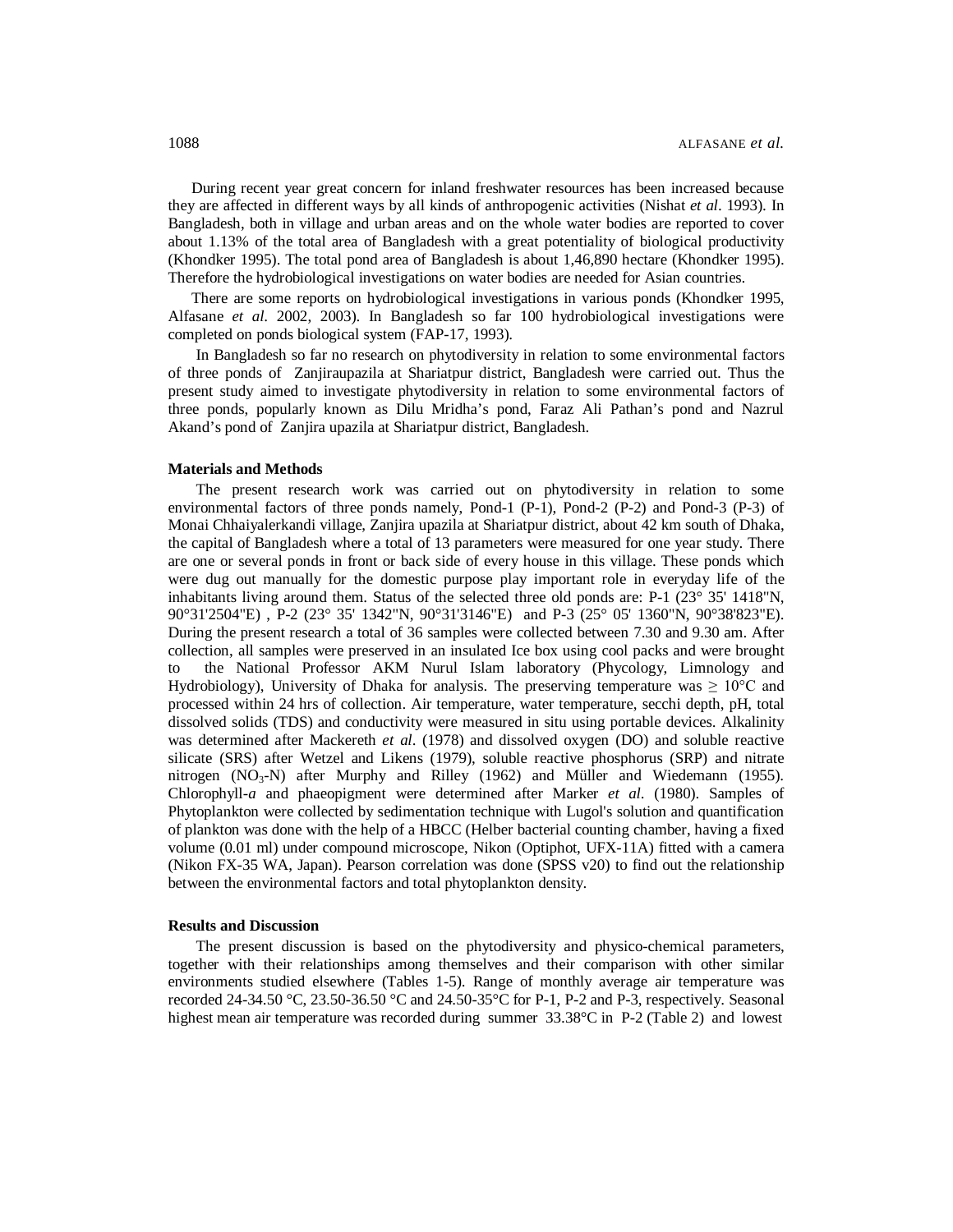| Parameters                                     | Summer             | Monsoon            | Autum               | Winter             |
|------------------------------------------------|--------------------|--------------------|---------------------|--------------------|
|                                                |                    |                    |                     |                    |
| Air temp. $(^{\circ}C)$                        | $32.50 \pm 2.42$   | $30.17 \pm 2.57$   | $29.50 \pm 1.80$    | $27.75 \pm 2.47$   |
| Water temp. $(^{\circ}C)$                      | $27.50 \pm 1.91$   | $27.33 \pm 2.52$   | $27.17 + 0.76$      | $23.50 \pm 2.12$   |
| pH                                             | $7.78 \pm 0.31$    | $7.70 + 0.10$      | $7.73 \pm 0.29$     | $7.30 \pm 0.28$    |
| TDS(mg)                                        | $127.25 \pm 28.39$ | $91.33 \pm 7.23$   | $102.33 \pm 14.19$  | $103.00 \pm 14.14$ |
| $EC(\mu S\$                                    | $266.50 \pm 58.38$ | $200.00 \pm 26.00$ | $215.67 \pm 19.04$  | $164.50 + 67.18$   |
| DO(mg)                                         | $4.18 + 1.33$      | $4.20 + 0.70$      | $3.60 + 0.63$       | $3.35 + 0.21$      |
| Alkal.(meq)                                    | $2.78 \pm 1.78$    | $1.9 \pm 0.2$      | $1.73 \pm 0.57$     | $2.2 \pm 1.13$     |
| $SRP(\mu g l)$                                 | $81.75 \pm 36.82$  | $136.42 + 20.13$   | $133.68 \pm 109.18$ | $160.57 \pm 96.89$ |
| SRS(mg)                                        | $2.71 + 2.11$      | $3.13 + 0.16$      | $3.09 + 0.07$       | $3.37 \pm 1.66$    |
| $NO_3-N(mg)$                                   | $0.58 \pm 0.33$    | $0.21 \pm 0.06$    | $0.07 \pm 0.07$     | $0.05 \pm 0.02$    |
| $Chla(\mu g)$                                  | $18.84 \pm 9.06$   | $9.81 \pm 0.34$    | $9.92 \pm 1.59$     | $11.25 \pm 5.86$   |
| Phae $(\mu g \mid l)$                          | $3.47 \pm 1.91$    | $2.11 + 0.08$      | $1.86 \pm 0.58$     | $2.3 \pm 1.08$     |
| Phytoplankton density<br>$(\times 10^6$ ind/l) | $68.25 \pm 45.18$  | $73.83 \pm 1.04$   | $69.67 \pm 47.93$   | $41.75 \pm 6.72$   |
| No of species                                  | $15.25 + 4.65$     | $17.33 + 1.53$     | $17.00 + 6.56$      | $13.5 \pm 3.54$    |

**Table 1. Seasonal mean values (± SD) of physico-chemical and biological variables in Pond-1.**

**Table 2. Seasonal mean values (± SD) of physico-chemical and biological variables in Pond-2.**

| Parameters                                     | Summer             | Monsoon           | Autum             | Winter            |
|------------------------------------------------|--------------------|-------------------|-------------------|-------------------|
| Air temp. $(^{\circ}C)$                        | $33.38 \pm 3.73$   | $31.50 \pm 1.82$  | $28.83 \pm 1.76$  | $25.00 \pm 2.83$  |
| Water temp. $(^{\circ}C)$                      | $28.38 \pm 2.98$   | $28.00 \pm 1$     | $27.67 + 2.02$    | $22.00 + 1.41$    |
| pH                                             | $7.58 \pm 0.26$    | $7.77 \pm 0.51$   | $7.93 \pm 0.15$   | $7.50 \pm 0.28$   |
| TDS(mg)                                        | $113.25 \pm 29.68$ | $159.33 + 49.36$  | $183.67 + 60.93$  | $100.50 \pm 9.19$ |
| $EC(\mu S\$                                    | $234.50 \pm 58.93$ | $343.33 + 115.08$ | $378.67 + 122.62$ | $161.50 + 82.73$  |
| DO(mg)                                         | $9.36 \pm 1.99$    | $14.68 + 4.21$    | $11.73 \pm 2.43$  | $12.62 \pm 9.21$  |
| Alkal.(meq $\langle$ l)                        | $1.19 \pm 0.33$    | $1.10 + 0.11$     | $1.31 + 0.44$     | $1.55 \pm 0.79$   |
| $SRP(\mu g l)$                                 | $40.70 \pm 24.83$  | $39.14 + 46.77$   | $10.46 + 1.78$    | $13.53 + 2.76$    |
| SRS(mg)                                        | $7 \pm 3.86$       | $3.87 \pm 1.14$   | $4.86 \pm 1.19$   | $6.50 \pm 3.39$   |
| $NO_3-N(mg)$                                   | $0.39 \pm 0.33$    | $0.25 + 0.03$     | $0.24 + 0.03$     | $0.29 + 0.08$     |
| Chla( $\mu$ g\l)                               | $18.29 \pm 11.06$  | $19.98 \pm 7.88$  | $4.17 + 3.28$     | $8.61 + 1.22$     |
| Phae $(\mu g \mid l)$                          | $1.90 \pm 2.33$    | $3.18 \pm 1.35$   | $0.77 \pm 0.63$   | $0.54 \pm 0.29$   |
| Phytoplankton density<br>$(\times 10^6$ ind/l) | $18.55 \pm 13.09$  | $22.00 + 4.19$    | $38.83 + 26.10$   | $48.25 + 14.50$   |
| No of species                                  | $7.75 \pm 1.26$    | $20.33 \pm 3.06$  | $21.67 + 8.51$    | $14.00 \pm 2.83$  |

seasonal mean air temperature was recorded during winter 25°C in P-2 (Table 2). During the study period, water temperature ranged 22-30°C, 21-30.50°C and 22.50-30°Cfor P-1, P-2 and P-3, respectively. The highest seasonal mean value of water temperature was found during summer 28.38°C in P-2 (Table 2) and lowest seasonal mean value of water temperature was found during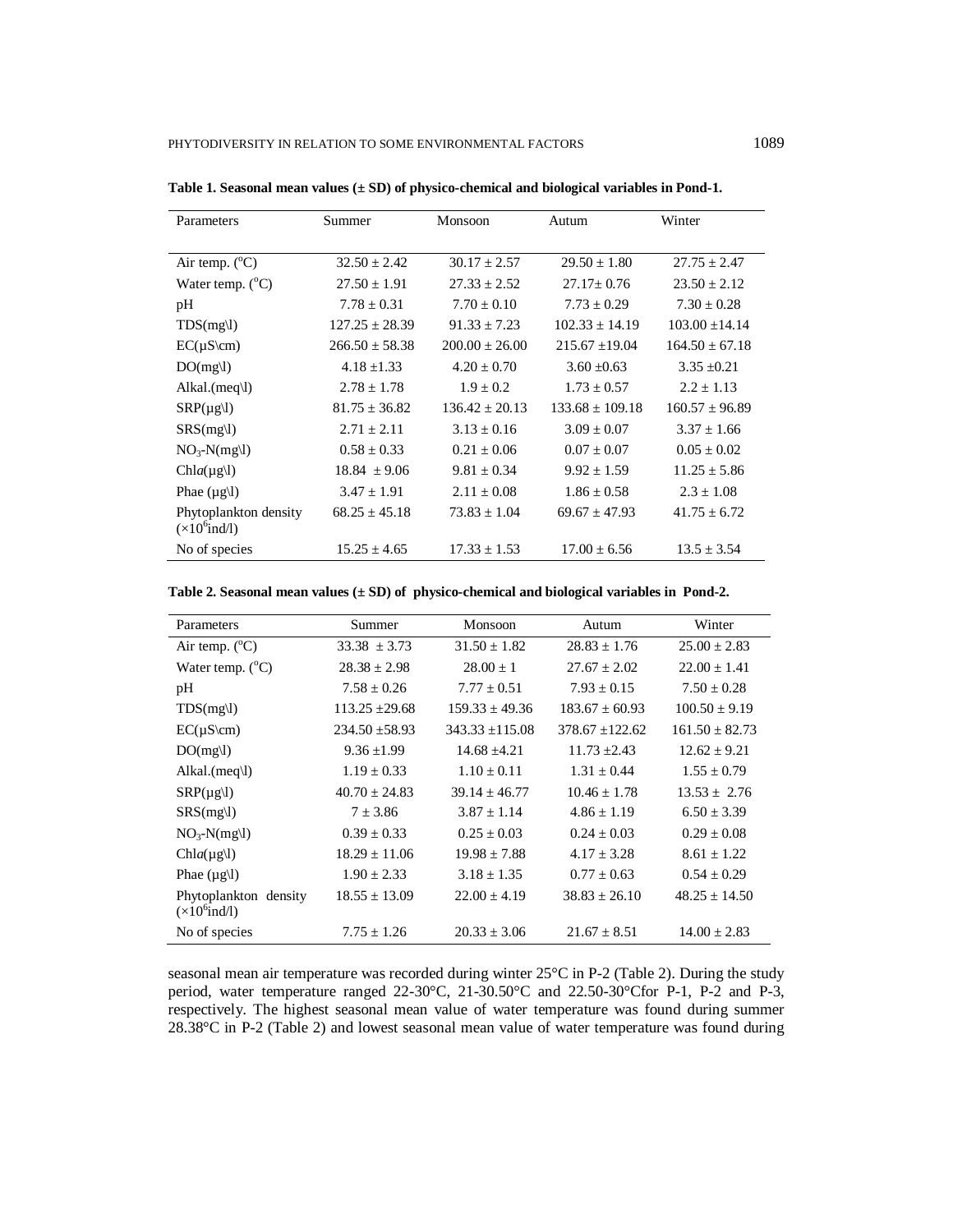winter 22<sup>o</sup>C in P-2 (Table 2). Similar results in water temperature were reported by Chowdhury and Mamun (2006) in two fishpond of Khulna. Water temperature ranged between 19.1-34.5°C in one temple pond and 21.7-30.96°C in other temple pond of Cachar district in Assam, North East India (Banita *et al.* 2013).

 There are some variations of pH among the studied three ponds ranging from 7.10-8.20, 7.20- 8.20 and 7.40-8.10 for P-1, P-2 and P-3, respectively. However, the pH of water was closer to neutral or slightly alkaline. During the time of study, the pH showed a uniform fluctuation in three ponds. The highest seasonal mean value of pH was recorded during autumn 8.20 in P-3 (Table 3 ) and the lowest mean value was recorded during winter 7.30 in P-1 (Table 1).The pH value in nine ponds of Airongmara, Assam, North East India were in a range from 6.9-7.82 (Bhuiyan and Gupta 2007), which is very close to the present results. Permanently alkaline pond was also recorded by Chowdhury and Mamun (2006), Kumar *et al*. (2012) and Alfasane *et al*. (2012).

| Parameters                                     | Summer              | Monsoon           | Autum              | Winter           |
|------------------------------------------------|---------------------|-------------------|--------------------|------------------|
| Air temp. $(^{\circ}C)$                        | $32.00 \pm 3.46$    | $30.37 \pm 2.75$  | $27.33 \pm 1.53$   | $26.25 \pm 2.48$ |
| Water temp. $(^{\circ}C)$                      | $26.88 \pm 2.02$    | $27.50 \pm 2.29$  | $27.33 + 3.06$     | $23.75 \pm 1.77$ |
| pH                                             | $7.75 \pm 0.29$     | $7.77 \pm 0.15$   | $8.20 \pm 0.26$    | $7.75 \pm 0.49$  |
| TDS(mg)                                        | $112.00 + 51.45$    | $150.33 + 83.74$  | $140.33 + 16.56$   | $104 + 14.14$    |
| $EC(\mu S\vert cm)$                            | $232.00 \pm 100.81$ | $303.00 + 163.15$ | $281.00 \pm 22.91$ | $214.50 + 31.82$ |
| DO(mg)                                         | $14.04 \pm 6.95$    | $13.45 \pm 4.93$  | $10.31 \pm 1.70$   | $12.22 \pm 8.63$ |
| Alkal.(meq\l)                                  | $1.20 \pm 0.62$     | $1.35 \pm 0.46$   | $1.59 \pm 0.19$    | $1.31 \pm 0.27$  |
| $SRP(\mu g l)$                                 | $17.64 + 12.69$     | $17.62 + 0.97$    | $16.64 + 2.42$     | $13.65 + 6.82$   |
| SRS(mg)                                        | $5.28 \pm 5.74$     | $2.45 \pm 0.63$   | $5.10 \pm 1.62$    | $11.00 \pm 2.33$ |
| $NO_3-N(mg)$                                   | $0.05 \pm 0.05$     | $0.02 \pm 0.01$   | $0.03 + 0.02$      | $0.03 \pm 0.01$  |
| $Chla(\mu g)$                                  | $6.51 + 1.18$       | $19.03 + 3.83$    | $11.53 + 3.78$     | $7.11 + 1.68$    |
| Phae $(\mu g \mid l)$                          | $1.09 \pm 0.56$     | $4.62 \pm 0.56$   | $2.87 \pm 1.52$    | $2.04 \pm 1.16$  |
| Phytoplankton density<br>$(\times 10^6$ ind/l) | $13.38 \pm 7.10$    | $30.00 \pm 18.52$ | $17 \pm 7.00$      | $21.75 \pm 0.35$ |
| No of species                                  | $7.75 \pm 1.71$     | $15.00 \pm 6.25$  | $11.67 \pm 3.51$   | $10 \pm 2.83$    |

**Table 3. Seasonal mean values (± SD)of physico-chemical and biological variables in Pond-3.**

 High Total Dissolved Solids (TDS) value in the effluent is not desireable because it increases density of water, reduces solubility of gases (like oxygen) and disturbs utility of water for drinking, irrigation and industrial purposes. There are some variations of TDS among the studied three pond which ranged from 83-146 mg/l,73-210 mg/land 55-212 mg/l for P-1, P -2 and P-3, respectively. The highest seasonal mean value of TDS was recorded during autumn183.67 mg/l in P-2 (Table 2) and the lowest value was recorded during monsoon 91.33 mg/l in P-1 (Table 1). Similar observations were also made by Alfasane *et al*. (2003).

Electrical conductivity (EC) was found to range from 117-296  $\mu$ S/cm, 103-435  $\mu$ S/cm and 119-430  $\mu$ S/cm for P-1, P-2 and P-3, respectively. The highest seasonal mean value (378.67  $\mu$ S/cm) of conductivity was recorded during autumn in P-2 (Table 2) and the lowest was recorded during winter 161.50  $\mu$ S/cm in P-2 (Table 2). The present data are also in agreement with the data made by Alfasane *et al*. (2003, 2012). Salts or other chemicals that dissolve in water can break down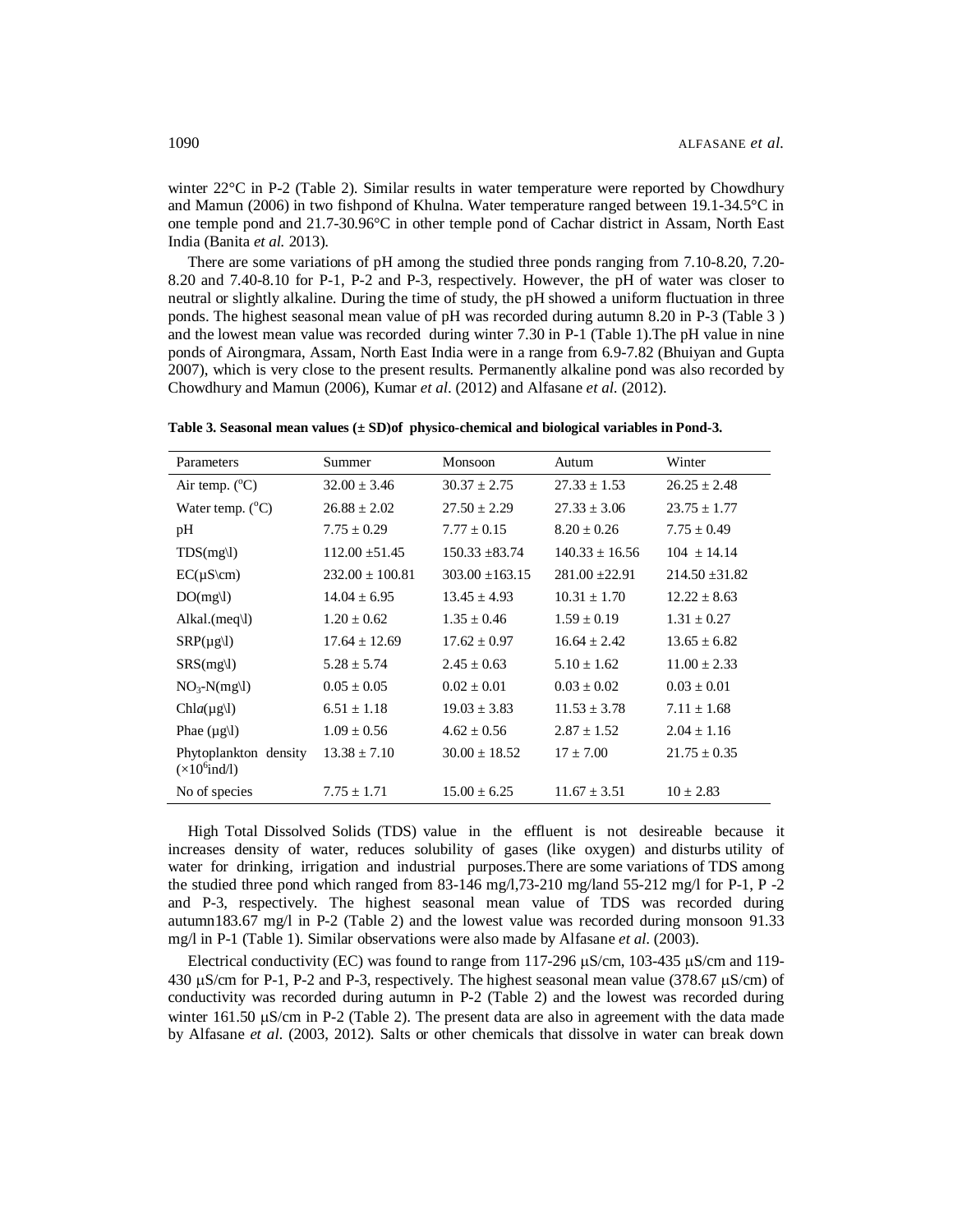into positively and negatively charged ions. These free ions in the water conduct electricity, so the water electrical conductivity depends on the concentration of ions. Salinity and TDS are used to calculate the EC of water, which helps to indicate the water's purity. The concentration of ions depends on the environment, movement and sources water. The soluble ions in the surface water originate primarily from solution of rock materials. Specific conductance of most natural water generally ranges from about 20 to 1500 μS/cm. Similar observations were also made by Alfasane *et al.* (2003).

 Dissolved oxygen (DO) levels are considered as most important indicator of a water body's ability to support desirable aquatic life.The average value of DO levels (6.5mg/l) indicates the average quality of fresh water (Alfasane *et al*. 2003). It was observed that the range of DO was from 2.90-4.50mg/l, 6.11-19.54mg/land 4.48-19.94mg/l for P-1, P-2 and P-3, respectively. The highest and lowest seasonal mean DO were found during monsoon 14.68 mg/l in P-2 (Table 2) and during winter 3.35 mg/l in P-1 (Table 1). So it represents the average quality of fresh water for fish life and other aquatic life.Observations of DO concentration were recorded in the many others experiment ranged from 9.0 to 12.0 mg/l in some ponds of greater Noakhali district (Begum and Alam 1987). DO concentration in some rural ponds of greater Comilla was reported to range between 8.5 and 14 mg/l (Alfasane *et al*. 2003). There are some variations of Alkalinity among the three ponds ranging from 1.10-5.40meq/l, 0.73-1.68meq/land 0.65-2.02 meq/l for P-1, P-2 and P-3, respectively. Seasonally the highest value of Alkalinity was recorded as 2.78 meq/l during summer in P-1 (Table 1). On the other hand, lowest value 1.10 meq/l was recorded during monsoon in P-2 (Table 2) .This result is in agreement with the findings of Chowdhury and Mamun (2006), Pramanik*et al*. (2011), Jerin *et al*. (2012) and Alfasane *et al*. (2002).

 The concentration of soluble reactive phosphorus (SRP) was found to range from 53.74-229.08  $\mu$ g/l, 0.73-1.63  $\mu$ g/l and 7.11-35.83  $\mu$ g/l for P-1, P-2and P-3, respectively. Seasonally the highest value of SRP was recorded as  $160.57 \mu g/l$  during winter in P-1 (Table 1). On the other hand, the lowest value  $10.46 \text{ µg/l}$  was recorded during autumn in P-2 (Table 2). It indicates that the conditions of waters of P-2 and P-3 water were good.

 The concentration of soluble reactive silicate (SRS) ranged from 1.21-5.80 mg/l, 1.46-10.26 mg/l, 0.84-13.34 mg/l for P-1, P-2 and P-3, respectively. The highest seasonal mean value of SRS (11 mg/l) was recorded during winter in P-3 and the lowest (2.45 mg/l) was recorded during monsoon in P-3 (Table 3). Mean concentration of SRS fluctuated in the same order of magnitude as those observed from northern part of Bangladesh and Dhaka Metropolis (BAFRU 1990). In some polluted water silica concentration was recorded as high as  $50.0$  mg/l which is near the mean value of study ponds (Khondker 1995). The concentration of  $NO<sub>3</sub>-N$  varied from 0.02-0.96 mg/l, 0.07-85 mg/l,0.04-0.96 mg/l, for P-1, P-2 and P-3, respectively. The highest seasonal mean value  $(0.53 \text{ mg/l})$  of NO<sub>3</sub>-N was recorded during summer in P-1 (Table 1) and the lowest mean value (0.02mg/l) was recorded during monsoon in P-3 (Table 3).

The concentration of chlorophyll *a* (chl. *a*) varied from 7.10-31.97 µg/l, 1.18-28.57 µg/l and 4.74-23.37  $\mu$ g/l for P-1, P-2 and P-3, respectively. The highest seasonal mean value 19.98  $\mu$ g/l of chlorophyll *a* was recorded during monsoon in Pond-2 (P-2) and the lowest value 4.17  $\mu$ g/l was recorded during autumn in P-2 (Table 2). The higher biomass value indicates a eutrophic nature of the above mentioned pond. On the other hand, low biomass value 8.25 was recorded from metropolis Shahidullah Hall pond of Dhaka University campus. Phaeopigment concentration varied from 1.47-5.46  $\mu$ g/l, 0.31-5.39  $\mu$ g/l and 0.26-5.27  $\mu$ g/l for P-1, P-2 and P-3, respectively. The highest seasonal mean value  $(4.62 \mu g/l)$  of phaeopigment was recorded during monsoon in P-3 (Table 3) and the lowest (0.54 µg/l) was recorded during winter in P-2 (Table 2). Greater ratio of pheophytin-*a* to chlorophyll-*a* indicates poorer water quality (Khondker 1995).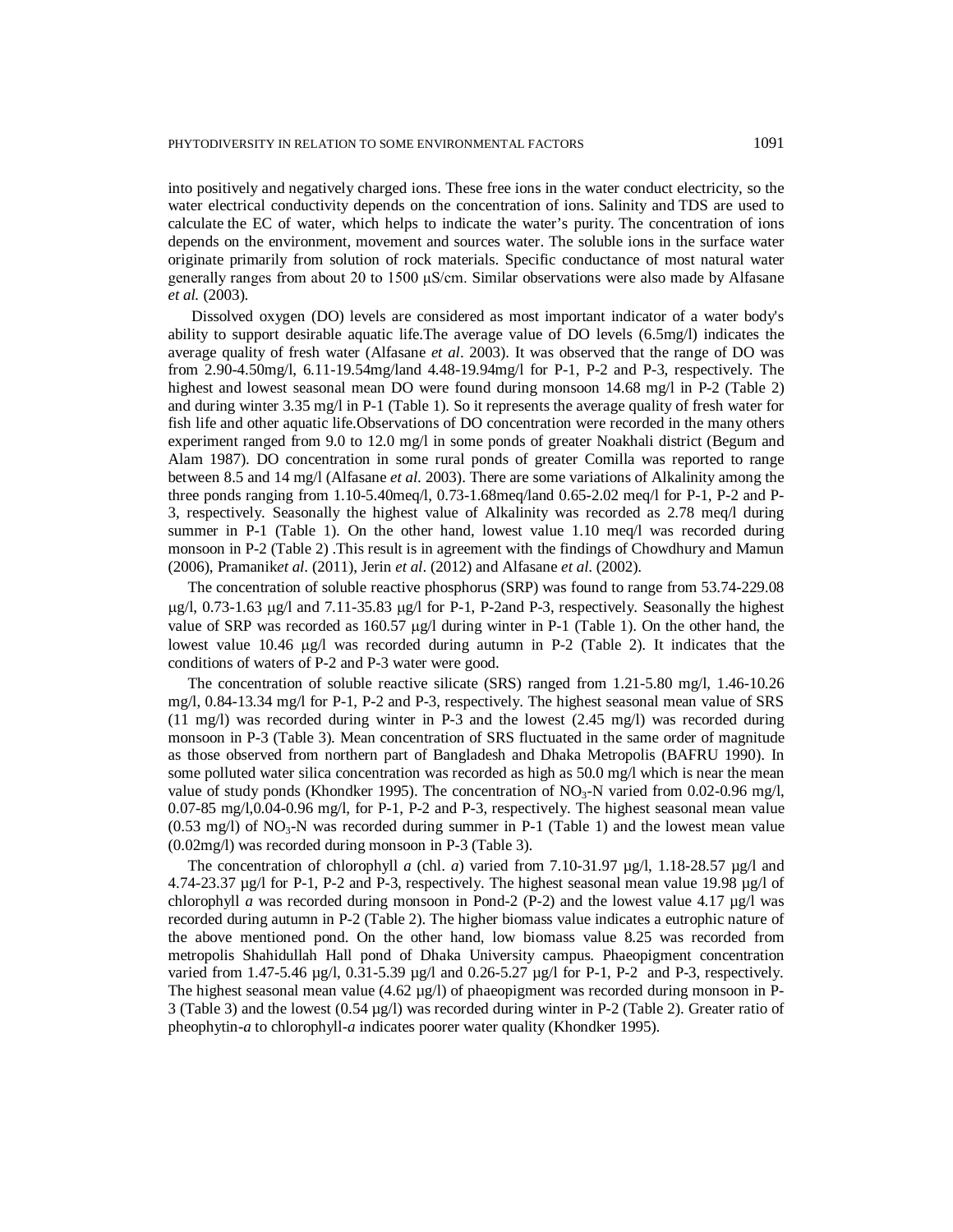The recorded seasonal mean value of density of phytoplankton population in the three ponds presented in Tables 1-3 revealed that the total phytoplankton population was highest  $119\times10^6$  ind/l in March in P-1. The lowest number was recorded in April  $6.50 \times 10^6$  ind/l in P-2 (Table 2). The highest seasonal mean phytoplankton density (73.83 $\times 10^6$  ind/l) was recorded during monsoon in P-1 and the lowest  $(13.38\times10^6 \text{ ind/l})$  was recorded during summer in P-3 (Table 3).

 In the present investigation 46, 41, 54 genera were recorded in the phytoplankton communities for P-1, P-2 and P-3, respectively. The genera were recorded from P-1, P-2 and P-3 belonging to six classes (Cyanophyceae, Chlorophyceae, Euglenophyceae, Bacillariophyceae, Cryptophyceae and Dinophyceae (Table 4).

|                   |             | No. of genera and Percentage |              |
|-------------------|-------------|------------------------------|--------------|
| Class             | Pond-1      | Pond-2                       | Pond-3       |
| Chlorophyceae     | 18(39.13%)  | 17(42.50%)                   | 21(38.89%)   |
| Cryptophyceae     | 03(6.52%)   | $2(5.00\%)$                  | 03(5.56%)    |
| Bacillariophyceae | 09 (23.50%) | $9(22.50\%)$                 | $9(22.50\%)$ |
| Euglenopyceae     | 5(10.87%)   | $7(17.50\%)$                 | 5(9.26%)     |
| Cyanophyceae      | 10(21.74%)  | $5(12.50\%)$                 | 12 (22.22%)  |
| Dinophyceae       | 1(2.17%)    | $1(2.50\%)$                  | $4(7.42\%)$  |
| Total             | 46          | 41                           | 54           |

**Table 4. Number of phytoplankton genera from different classes of algae in three ponds.**

 From the studied three ponds *Scenedesmus*, *Crucigenia*and *Cosmarium* and *Pandorina* were found to be abundant in number rather than other green algae in P-1. *Cyclotella* and *Navicula* were found to be most dominant diatoms in P-2. *Merismopedia* and *Oscillatoria* were found to be dominant blue green algae for P-1, *Euglena, Lepocinclis,* and *Peridinium* were found to be in a large number other than any representative of its group in P-2 and P-3. This observation is quite different from the findings of Kumar *et al.* (2012) in two High Altitude Himalayan Ponds, Badrinath, Uttarakhand, India. Maximum abundance and diversity of Cyanophyceae, an all Euglenophyceae were recorded in the months of April and May (Chowdhury and Mamun 2006).

 Number of algal genera recorded were very close to each other in three ponds (Table 4). Genus level percentage composition showed that Chlorophyceae dominates and occupied 39.13, 42.50 and 38.83% for P-1, P-2 and P-3, respectively followed by Cyanophyceae 21.74% for P-1, 22.50% for P-2 and 22.22% for P-3; Bacillariophyceae 19.57% for P-1, 17.50% for P-2, and 16.67% for P-3; Euglenophyceae 10.87% for P-1, 12.50% for P-2 and 9.26% for P-3; Cryptophyceae 6.52% for P-1, 5.00% for P-2 and 5.62% for P-3. Dinophyceae can be treated as minor group 2.17% for P-1, 2.50% for P-2 and 7.42% for P-3. Kumar *et al*. (2012) also recorded maximum number of phytoplankton from the class Chlorophyceae followed by Bacillariophyceae, Cyanophyceae, Euglenophyceae, Dinophyceae and Xanthophyceae, respectively.

 At species level a total 98, 122 and 105 species were recovered from P-1, P-2 and P-3, respectively (Table 5). Maximum number of species 33.67% for P-1, 34.42% for P-2 and 39.05% for P-3 among the flora studied was represented by the Chlorophyceae. Next was the Euglenophyceae 31.96% P-2, 26.53% for P-1 and 18.09% for P-3 followed by Bacillariophyceae, Cyanophyceae, Cryptophyceae and least one Dinophyceae (Table 5). Another experiment in nine ponds showed that major taxa were present belonging to the class Chlorophyceae,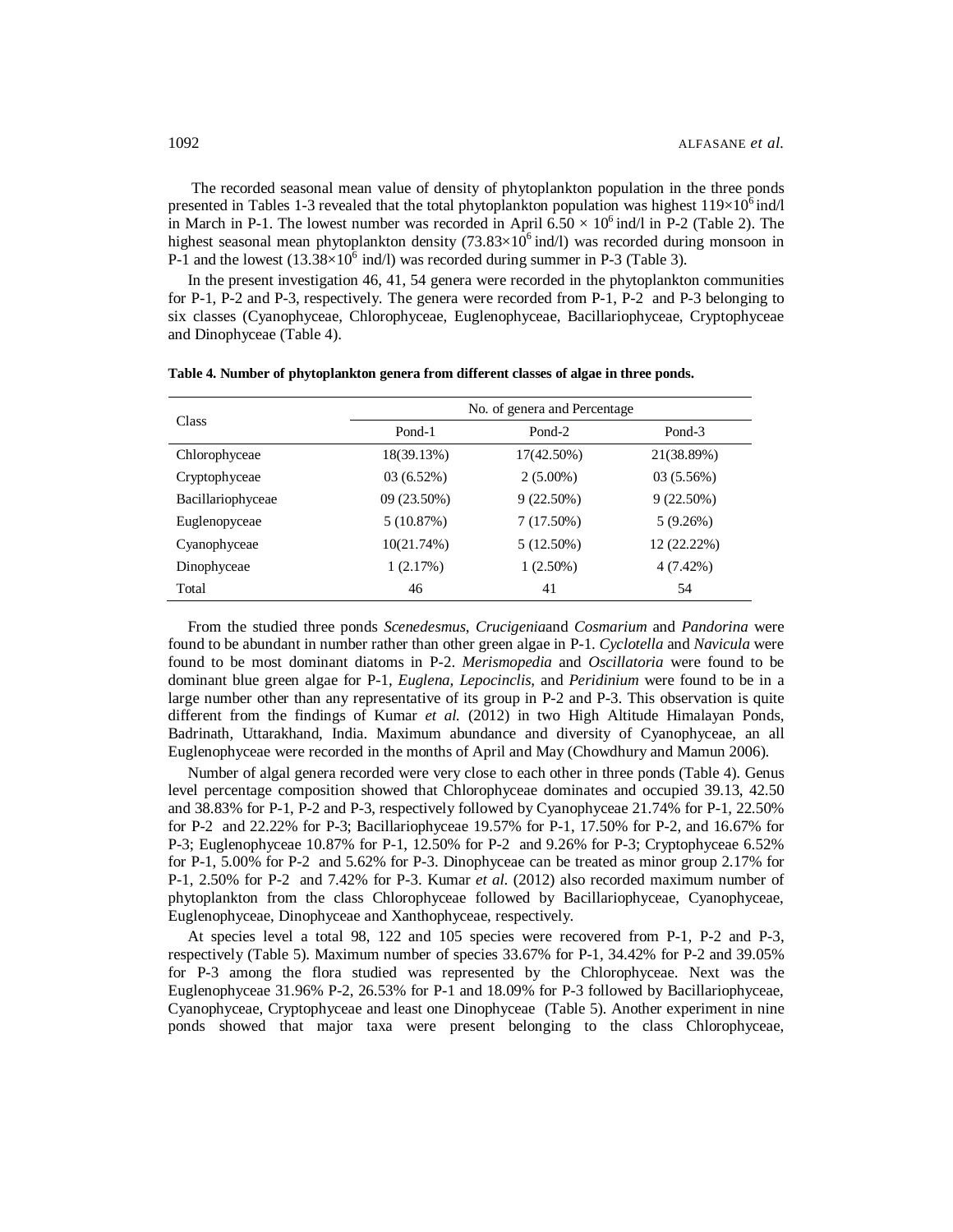Bacillariophyceae, Cyanophyceae, Euglenophyceae, where, Chlorophyceae is the most common group of phytoplankton (Bhuiyan and Gupta 2007, Alfasane *et al*. 2003).

 Total number of phytoplankton species recorded in the present study was 122 of which 110 species were previously reported for Bangladesh and 12 species were found as new reports. Class wise distributions of species are presented in Table 5. Begum and Alam (1987) identified a total number of 69 taxa in the studied two ponds belonging to the classes Cyanophyceae, Chlorophyceae, Chrysophyceae, Xanthophyceae, Cryptophyceae and Dinophyceae.

|                   |             | No. of species and percentage |             |
|-------------------|-------------|-------------------------------|-------------|
| <b>Class</b>      | Pond-1      | Pond-2                        | Pond-3      |
| Chlorophyceae     | 33(33.67%)  | 42(34.42%)                    | 41(39.05%)  |
| Cryptophyceae     | $3(3.06\%)$ | $5(4.09\%)$                   | 5(4.76%)    |
| Bacillariophyceae | 19(19.39%)  | $16(13.11\%)$                 | 17(16.19%)  |
| Euglenopyceae     | 26(26.53%)  | 39(31.96%)                    | 19(18.09%)  |
| Cyanophyceae      | 16(16.33%)  | 19(15.57%)                    | 19(18.09%)  |
| Dinophyceae       | $1(1.4\%)$  | 1(1.85%)                      | $4(4.08\%)$ |
| Total             | 98          | 122                           | 105         |

**Table 5. Number of phytoplankton species recorded from different classes of algae in three ponds.**

 The dominant status of Chlorophyceae was also observed in a perennial pond in Kanyakumari, Tamil Nadu (Balasingh 2010). In the present study the dominance of Chlorophyceae showed their tendency towards mesotrophy (Banita *et al.* 2013).

 During the period of present investigation different types of aquatic plants, namely, *Pithophora* sp. and other macrophytes namely, *Eichhornia* sp*., Pistia* sp*., Ipomoe* sp*., Salvania* sp*., Cyperus* sp.*, Marsilea* sp*., Lemna* sp. and some other aquatic grasses were found to grow in those shallow margins of the studied three ponds.

Phytoplankton density showed positive correlation with air and water temperature, pH, TDS, EC, alkalinity and SRP for P-1. For P-2 phytoplankton density showed positive correlation with pH, TDS, EC, DO and alkalinity. On the other hand phytoplankton density of P-3 showed positive correlation with air and water temperature, TDS, conductivity, alkalinity, SRP, SRS,  $NO<sub>3</sub>-N$  and chlorophyll-*a*.

 From the overall study it may be concluded that three ponds of Zanjira upazila at Shariatpur district are undergoing organic pollution and are presently in the undergoing eutrophic status in P-1 and oligotrophic status in P-2 and P-3. If the anthropogenic disturbances as mentioned above are continued in these ponds, it is likely that in near future these ponds would turn to eutrophic and then highly eutrophic systems which are undesirable not only for human use but also for the local environment, as these ponds might later on turn to breeding grounds of mosquitoes, snails and other pathogenic organisms. Therefore, there is a necessity to manage these ponds. The study also reveals that management of three ponds should take into consideration not only the disturbances within the ponds but also the disturbances in their surrounding land areas. For carrying out the management activities of these ponds, riparian people should be made aware of the fact and accordingly necessary management steps should be taken.